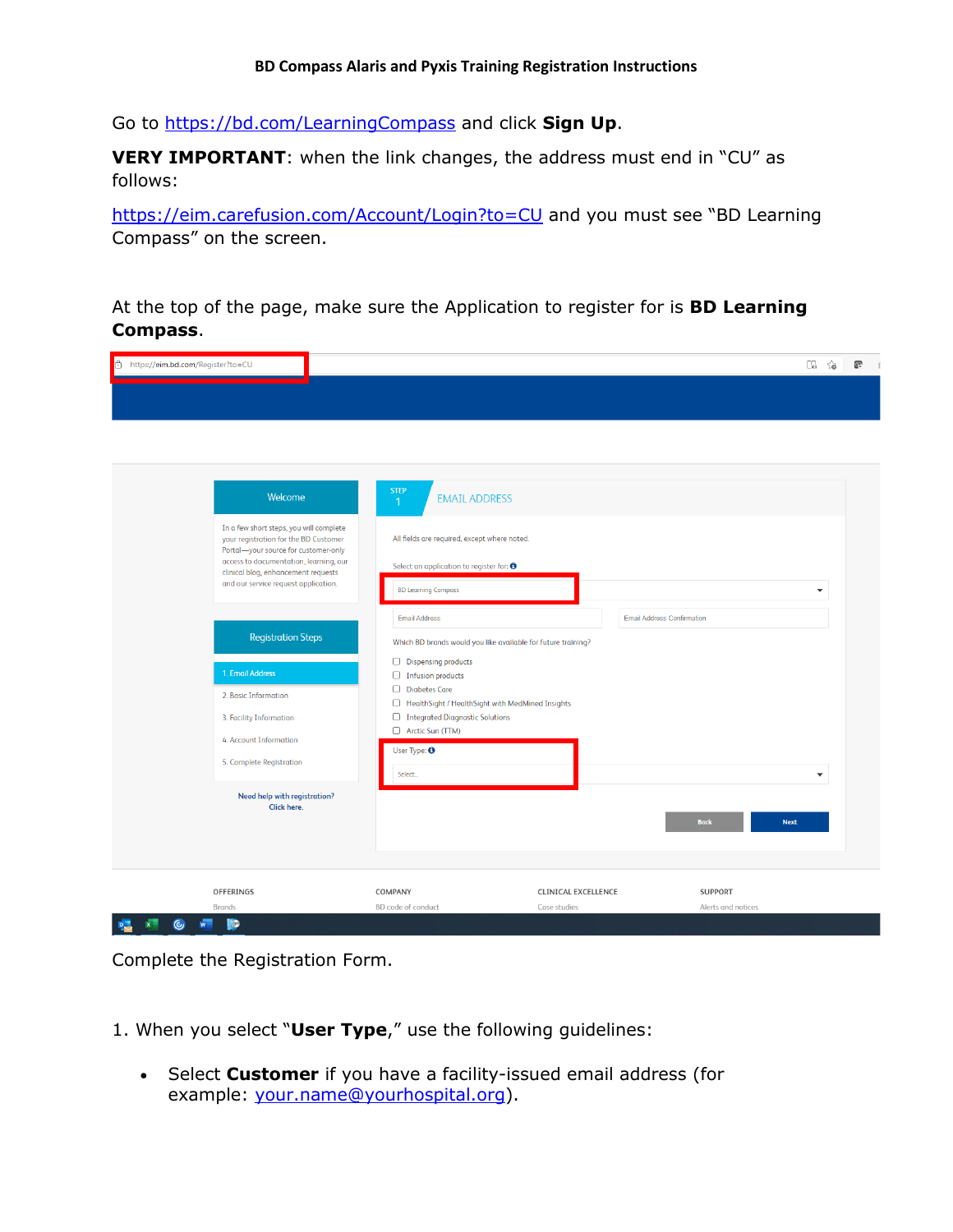- Select **Other** if you use any personal or agency email account (for example, yahoo.com, gmail.com, aol.com, travelers, anesthesia associates, etc.). Use if you are not a direct facility employee.
- Select **Student** if you are completing training as part of your nursing or pharmacy education.

# 2. **Zip Code/Postal Code**

- For US Zip Codes, enter the first 5 digits only. Do not use the Zip+4.
- For UK and Canada Postal Codes, enter the letters in upper case, and make sure there is a space between the first and second parts, like: AB2 TK5

# 3. **Facility Drop-down List**

- Select the facility where you work.
- If you don't see yours on the list, back up and check your Zip or Postal Code and try again.

## 4. **Registration Approval**

- **User Type** = **Customer**
	- $\circ$  If you find your facility, and if your email domain is pre-registered, the system will automatically approve your registration and send your confirmation email.
	- $\circ$  Customers with facility-issued email accounts are approved for access to all the sites for Pyxis and Alaris service web sites.
	- $\circ$  If you are the first one to register, our team will add you to our automatic approval list, and the rest of your colleagues will be approved automatically.
- **User Type** = **Other**
	- $\circ$  If you find your facility in the drop-down list the system will automatically approve your registration and send your confirmation email.
	- $\circ$  Those who register as Other may log in only at [https://bd.com/LearningCompass.](https://bd.com/LearningCompass)
- **If you can't find your facility** or educational institution, enter the information on the registration form, and our agents will connect you with the appropriate facility, and then approve your registration manually by the next business day.

Follow the on-screen prompts and **submit** your registration.

You should see a Registration Confirmation screen next which reminds you of the email address you used. If you selected your facility or educational institution from the drop-down list, you will receive an activation email within minutes.

**NOTE**: When you register without choosing a facility, it can take up to one business day for the manual approval.